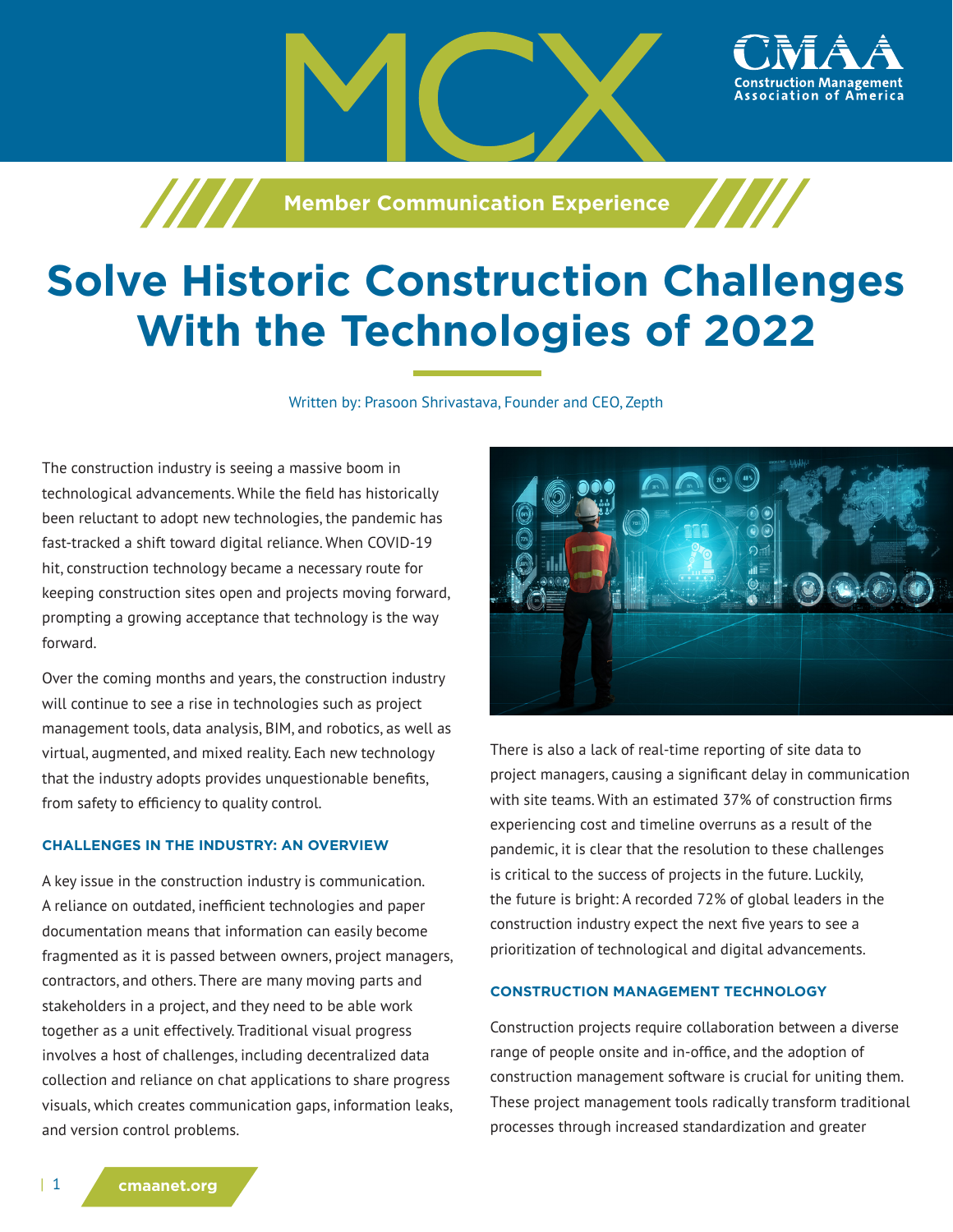visibility. They provide teams with a common data environment to manage all aspects of a project lifecycle. When multiple sites, vendors, teams, and workers are involved in a project, it is essential that they have access to shared dashboards with modules for financials, quality and safety, document management, and analytics.

7 7 7 7 A

Automated workflows, comprehensive monitoring, and seamless collaboration tools are helping firms deliver projects in a timelier manner. Firms are also using digitally enhanced financial modeling and projection tools to formalize forecasting, portfolio analysis, budgeting, procurement, and other traditional processes. Ultimately, construction management technology will decrease project costs, increase profits, expedite completion, and reduce contract disputes.

## **DATA ANALYTICS**

Data analytics will be a key investment area over the next five years. Data analytics significantly impacts the dayto-day planning and strategic activities of architects and designers worldwide. By using intuitive, scalable, and flexible data platforms, architects can weave engaging storylines with spatial experiences. Data access in construction management platforms also boosts collaboration, enabling more stakeholders to provide key insights. Teams can develop multiple design iterations and standardize design approval workflows for optimized project performance. Architects may also use data analytics to solve complex design problems and determine the best solutions for all parameters.

#### **BIM**

Roughly 42% of global construction industry leaders believe BIM to be one the best technologies regarding ROI. BIM enables architects to prepare complex and insight-driven designs that meet and exceed client expectations through a highly standardized approach. BIM provides a central management solution and improves the efficiency of a design, allowing edits, feedback, approvals, and comments to be managed in the software, with new changes instantly reflected through design visualization. The technology also lets users identify and resolve key design conflicts earlier in the planning stages by testing various iterations of the design. This process saves costs, improves stakeholder alignment, and reduces the risks of reworks.

#### **THE RISE OF ROBOTICS**

The construction industry is on the cusp of a new era in robotics. Agile mobile robots can automate routine inspection tasks and capture data safely and with greater precision than humans. Project teams can map a defined route for the robot to regularly and repeatedly capture consistent data, and the robot's ability to traverse rough terrain and adapt to changing weather conditions allows it to safely capture site conditions even in hazardous and hard-to-reach areas.

Robots also enable construction teams to construct "digital twins," or living digital records of the as-built state of a building. Digital twin technology also provides automatic resource allocation monitoring and waste tracking, which will be important as global demands for sustainable practices continue to rise.

#### **REALITIES: VIRTUAL, AUGMENTED, AND MIXED**

The construction industry is also extensively exploring virtual, augmented, and mixed reality. From a marketing perspective, digital walkthroughs and immersive visualizations are a great way to engage prospective buyers. Mixed reality, or the merging of the physical and digital world, can align teams through project walkthroughs and safety training modules, saving time and reducing the risk of reworks. Architects will also continue to explore extended reality solutions that bring designs into the physical realm for better collaboration, deeper analyses, and faster approvals.

#### **LOOKING AHEAD**

Despite the roller coaster of the past two years, the construction industry has learned many lessons that will better inform the future. Through the introduction and rapid adoption of these technologies, we will see a massively transformed industry, one that is not only more efficient and cost-effective, but one that is more collaborative, compassionate, and customer-centric.

| 2 **cmaanet.org**